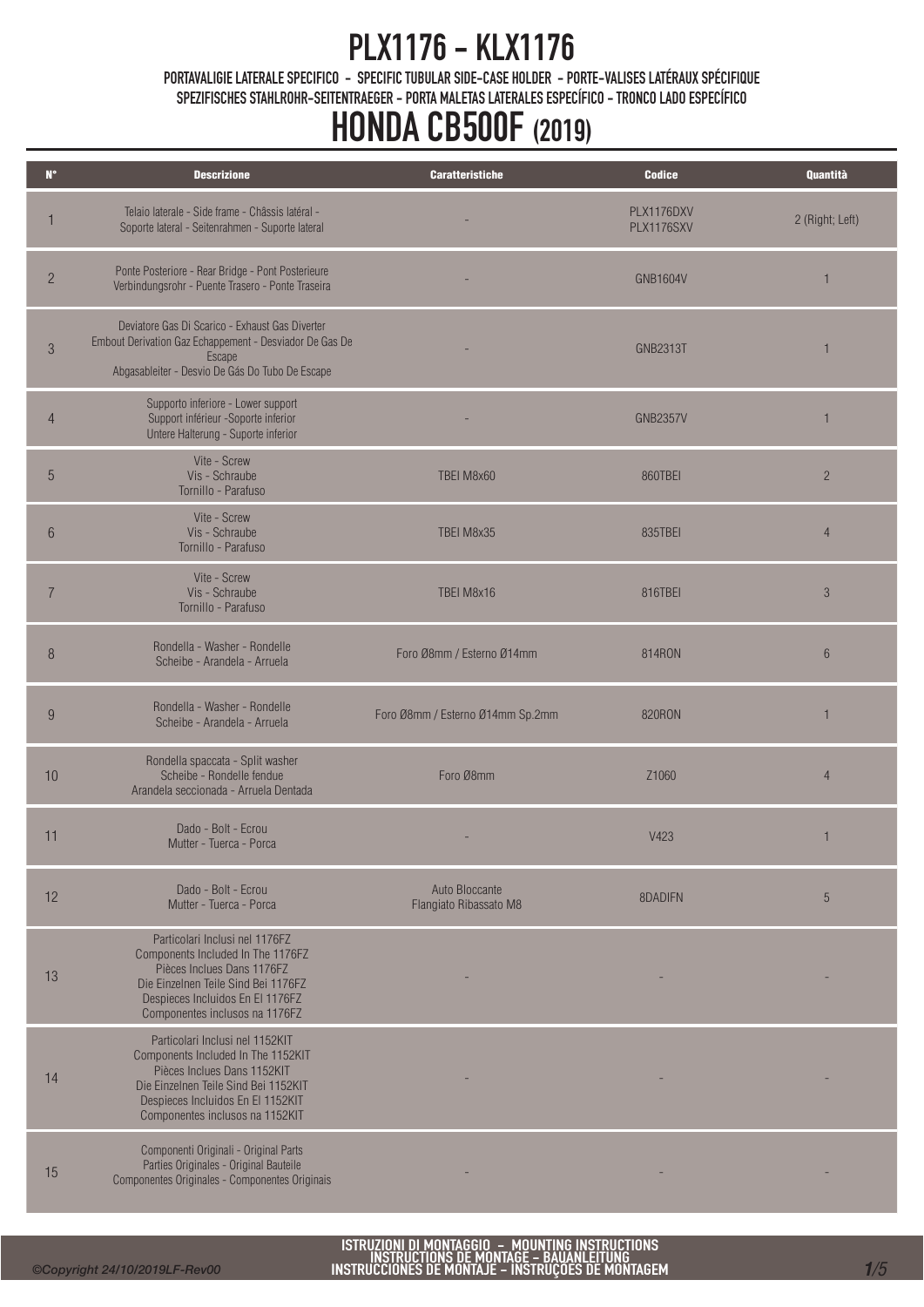PORTAVALIGIE LATERALE SPECIFICO - SPECIFIC TUBULAR SIDE-CASE HOLDER - PORTE-VALISES LATÉRAUX SPÉCIFIQUE SPEZIFISCHES STAHLROHR-SEITENTRAEGER - PORTA MALETAS LATERALES ESPECÍFICO - TRONCO LADO ESPECÍFICO

### HONDA CB500F (2019)



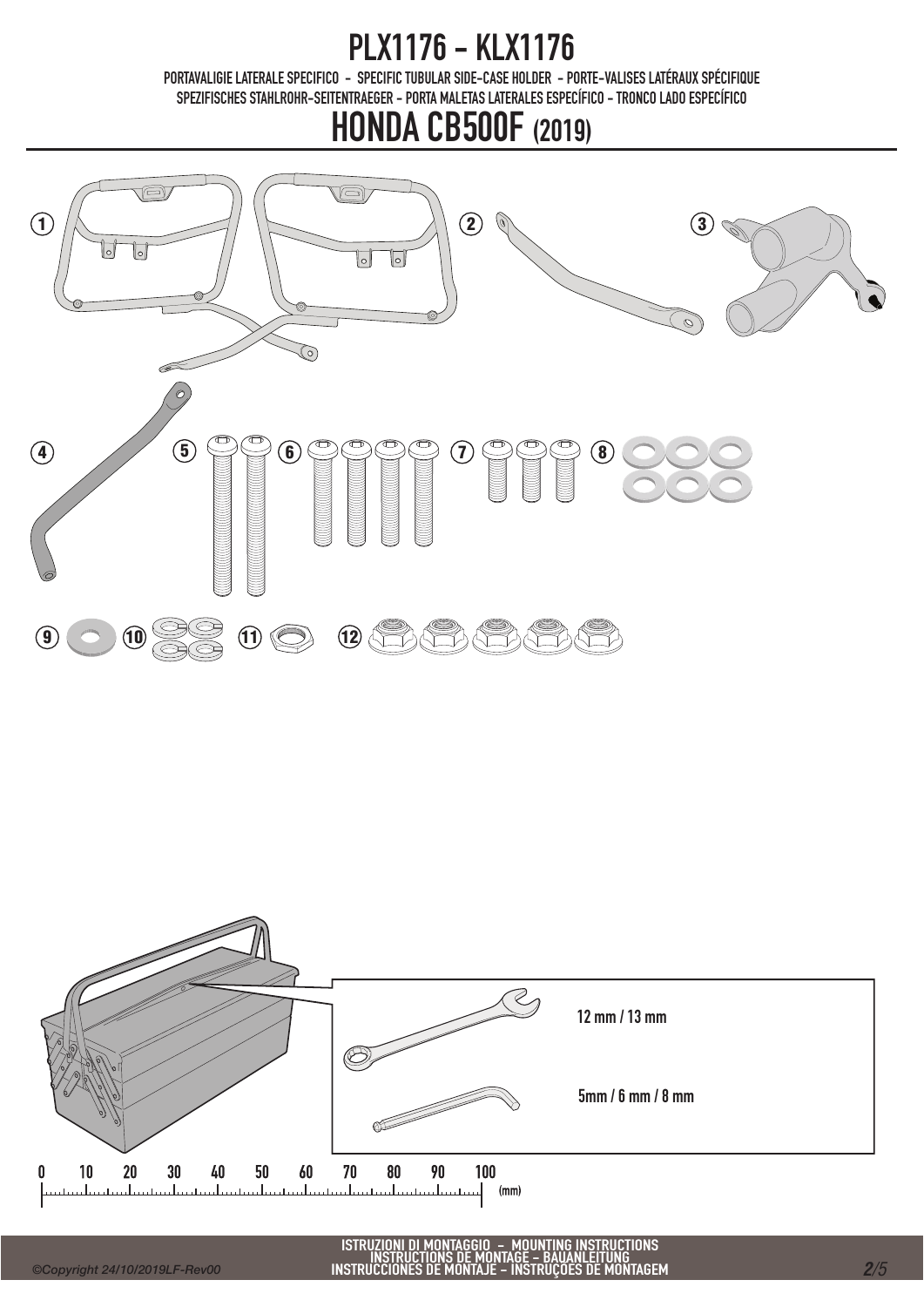PORTAVALIGIE LATERALE SPECIFICO - SPECIFIC TUBULAR SIDE-CASE HOLDER - PORTE-VALISES LATÉRAUX SPÉCIFIQUE SPEZIFISCHES STAHLROHR-SEITENTRAEGER - PORTA MALETAS LATERALES ESPECÍFICO - TRONCO LADO ESPECÍFICO

## HONDA CB500F (2019)

## 1152KIT+PLX1176



1176FZ+PLX1176

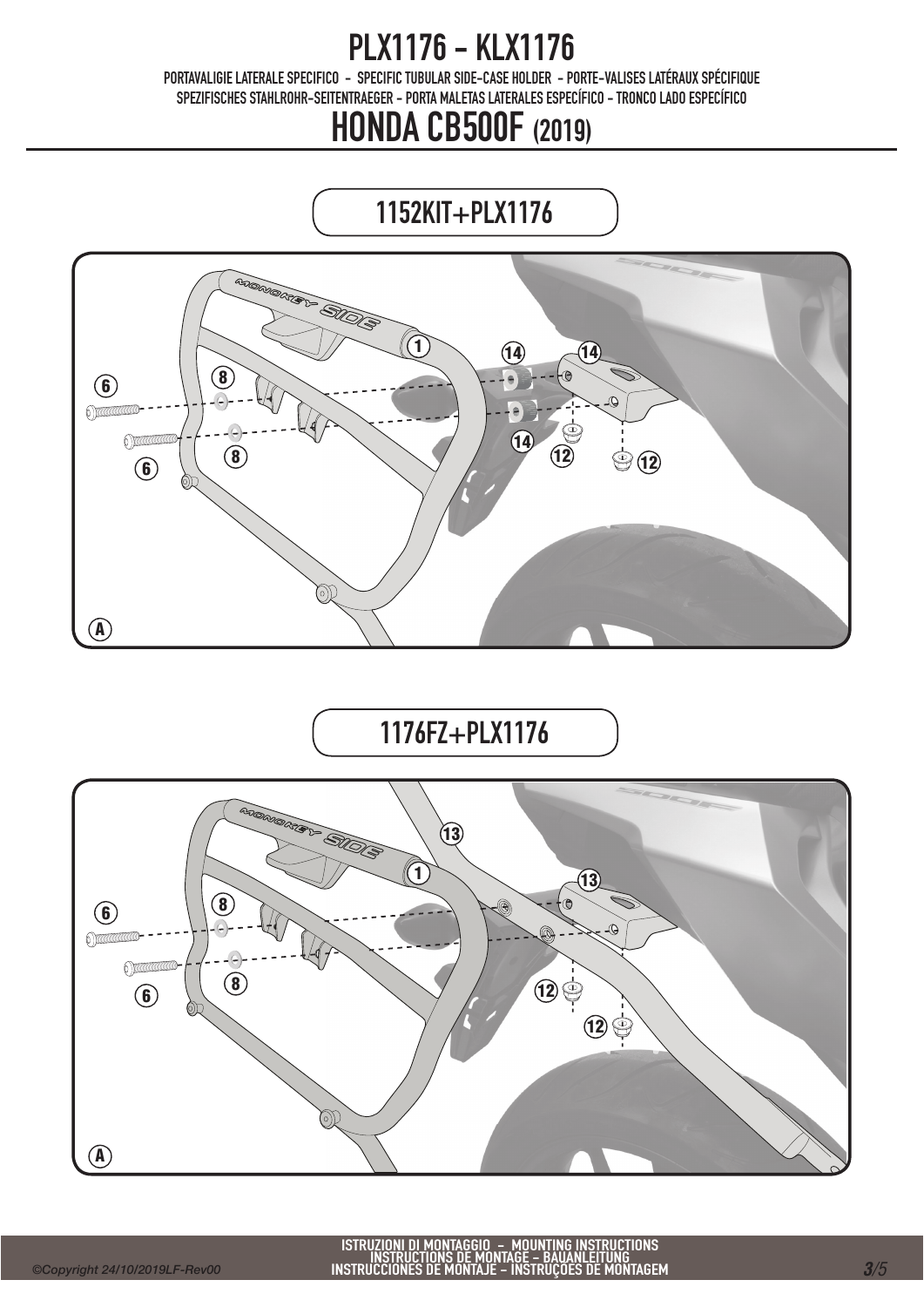PORTAVALIGIE LATERALE SPECIFICO - SPECIFIC TUBULAR SIDE-CASE HOLDER - PORTE-VALISES LATÉRAUX SPÉCIFIQUE SPEZIFISCHES STAHLROHR-SEITENTRAEGER - PORTA MALETAS LATERALES ESPECÍFICO - TRONCO LADO ESPECÍFICO

## HONDA CB500F (2019)